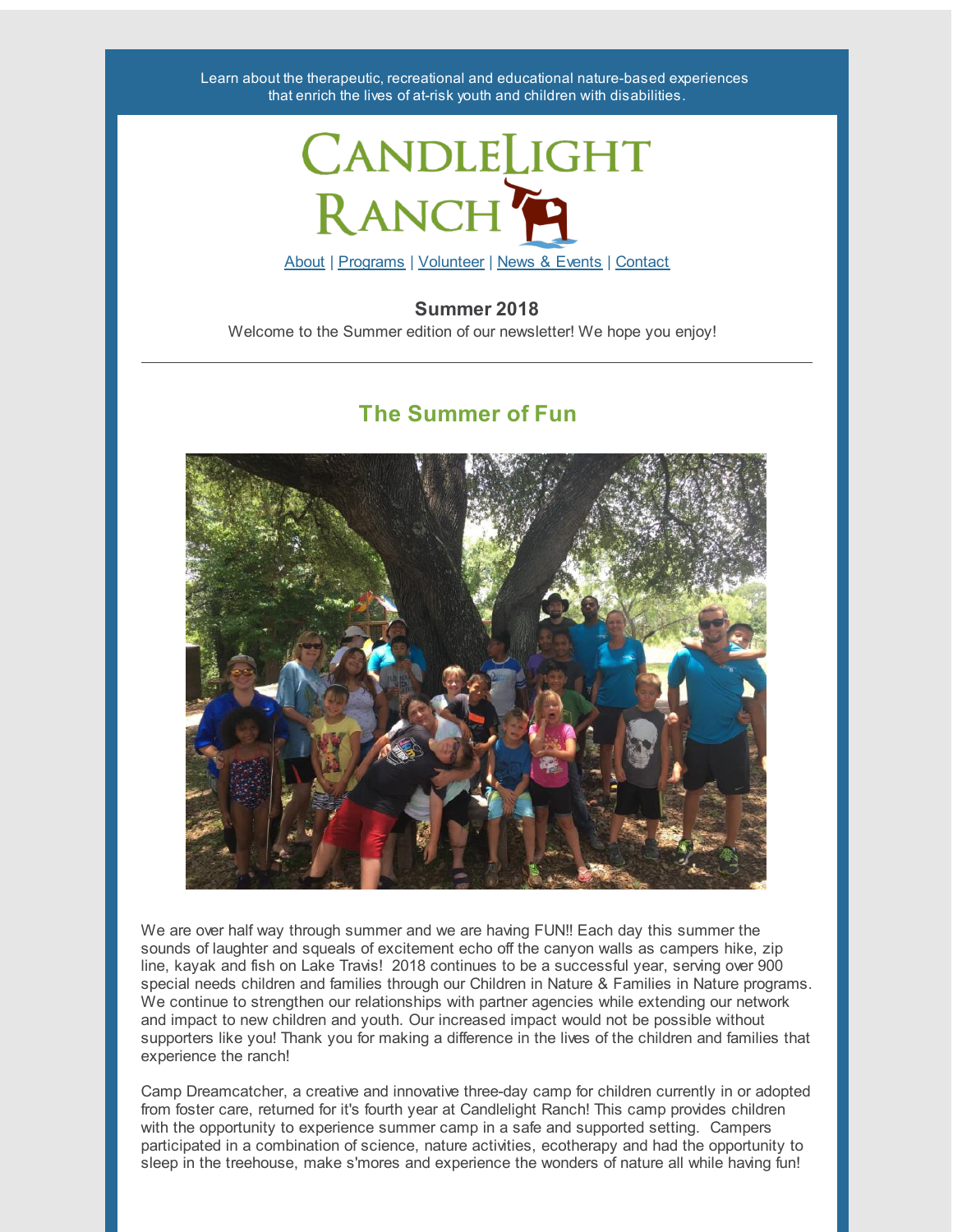

## **Dance For Candlelight is happening on October 17th. Tickets go ON SALE September 1st!**



Event volunteers are busy lining up sponsors and finalizing details for our annual Dance For Candlelight presented by HEB [Tournament](http://hebtoc.com/) of Champions! This year it will be held again at the beautiful Texas Federation of Women's Clubs in Austin.

Get out your dancing shoes and dance the night away with live music, enjoy tasty bites from Austin's top restaurants, exciting live and silent auctions, all benefiting the lives the children and families we serve.

Tickets go on sale **September 1st** and are \$175 for VIP & \$125 for General Admission. If you are interested in learning about sponsorship opportunities, visit our [website](http://candlelightranch.org/news-events/dance-for-candlelight/) or [email](mailto:info@candlelightranch.org) us!

Click here to find out more about the 2018 DANCE FOR [CANDLELIGHT!](http://candlelightranch.org/news-events/dance-for-candlelight-2018/)

# **From Their Perspective**

*"Today I learned persistence, I learned that the harder I work the better the ending will be."*

*"This place is amazing. First time here and definitely would come back again."*



*"My favorite thing about our experience was all of the fun activities I was able to do with my*



*family at NO COST. Canoeing, kayaking, sleeping in the tree house, fishing, bird hunt, practicing casting. There were a lot of volunteers who interacted with us and made us feel welcome. You fed us and watered us, you thought of everything. Thank you! As a military family we really appreciate this chance to enjoy time together and in nature. Thank you!"*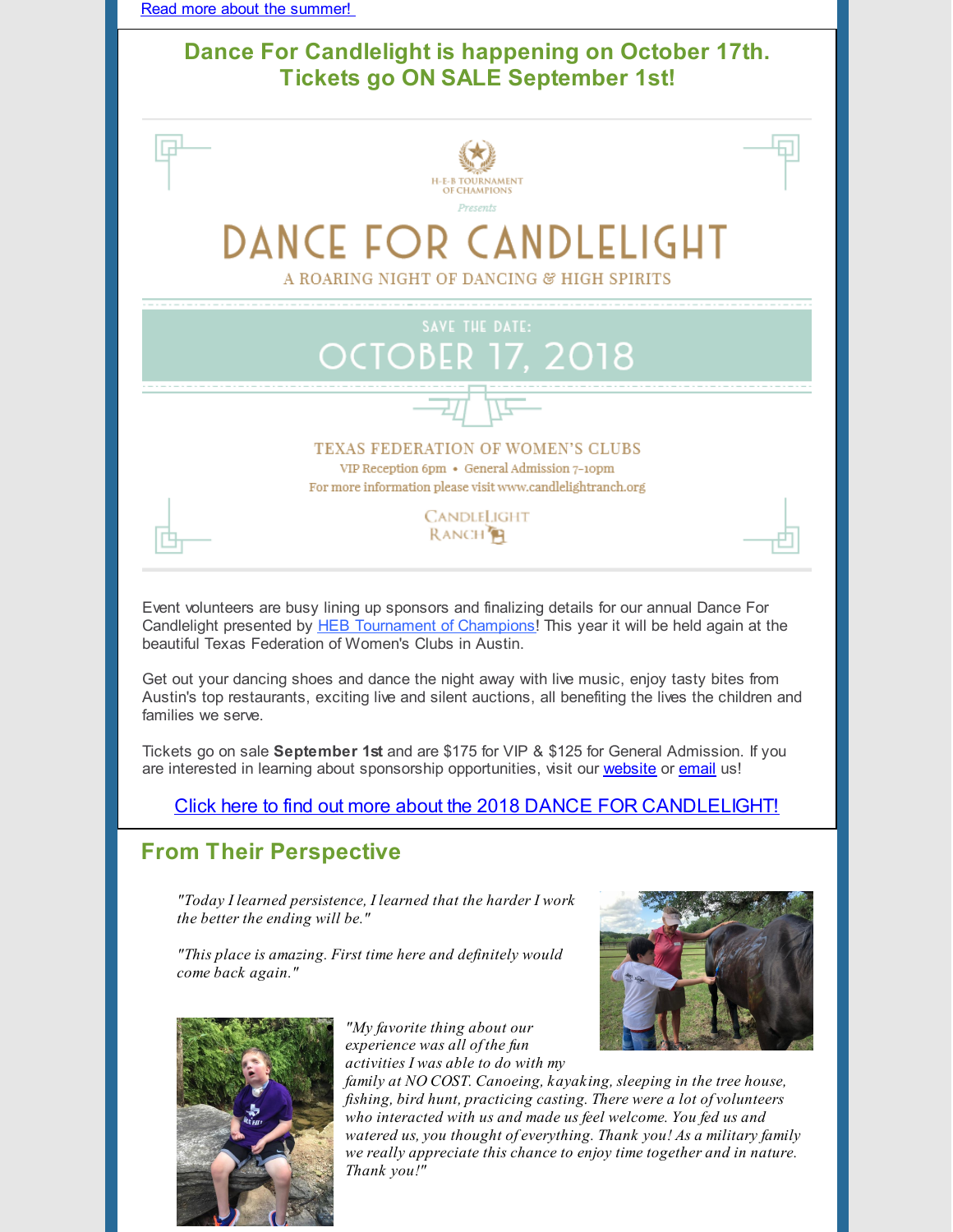"I know now I can do anything-today is life changing for me - I wish my parents could be here *and see what I am capable of. I was feeling desperation - won't ever tell myself I can't do anything anymore!"*

### **In the Words of Our Interns**

Thank you to our wonderful and dedicated summer interns! Candlelight Ranch is lucky to have seven college interns from all over Texas share their summer with us. These outstanding young adults are instrumental in helping deliver our exceptional programs to the special needs children, at-risk youth and families that visit us.



#### *MaDarius Tyler 'King Darius' - Student Intern, Prairie View A&M University*

"On my first day working at Candlelight Ranch, I met a wonderful group of hard working siblings who after poking fun at me for being new, appointed me the title King Darius, a name that has stuck with me all summer and has been my persona for the kids to feed off of.

This experience has been truly eye opening and I am beyond grateful to be a part of a program that changes the lives of these young men and women."

Read the rest of [MaDarius's](http://candlelightranch.org/volunteers/in-the-words-of-our-interns-madarius/) story

#### **MaDarius Tyler**



#### *Kim Garcia-Student Intern, University of Texas*

"Candlelight Ranch was the place I never knew I needed. What the ranch does for these kids and families is indescribable! Something as small as crawling across a canyon or zipping through the outdoors, can have a profound effect on an individual's life. Some groups come into the ranch as strangers and leave as friends.

You can never guess the journeys that will happen at Candlelight Ranch, but you always know that it will be a journey worth taking

Read the rest of [Kim's](http://candlelightranch.org/volunteers/in-the-words-of-our-interns-kim/) story

**Kim Garcia**

### **THANK YOU!**